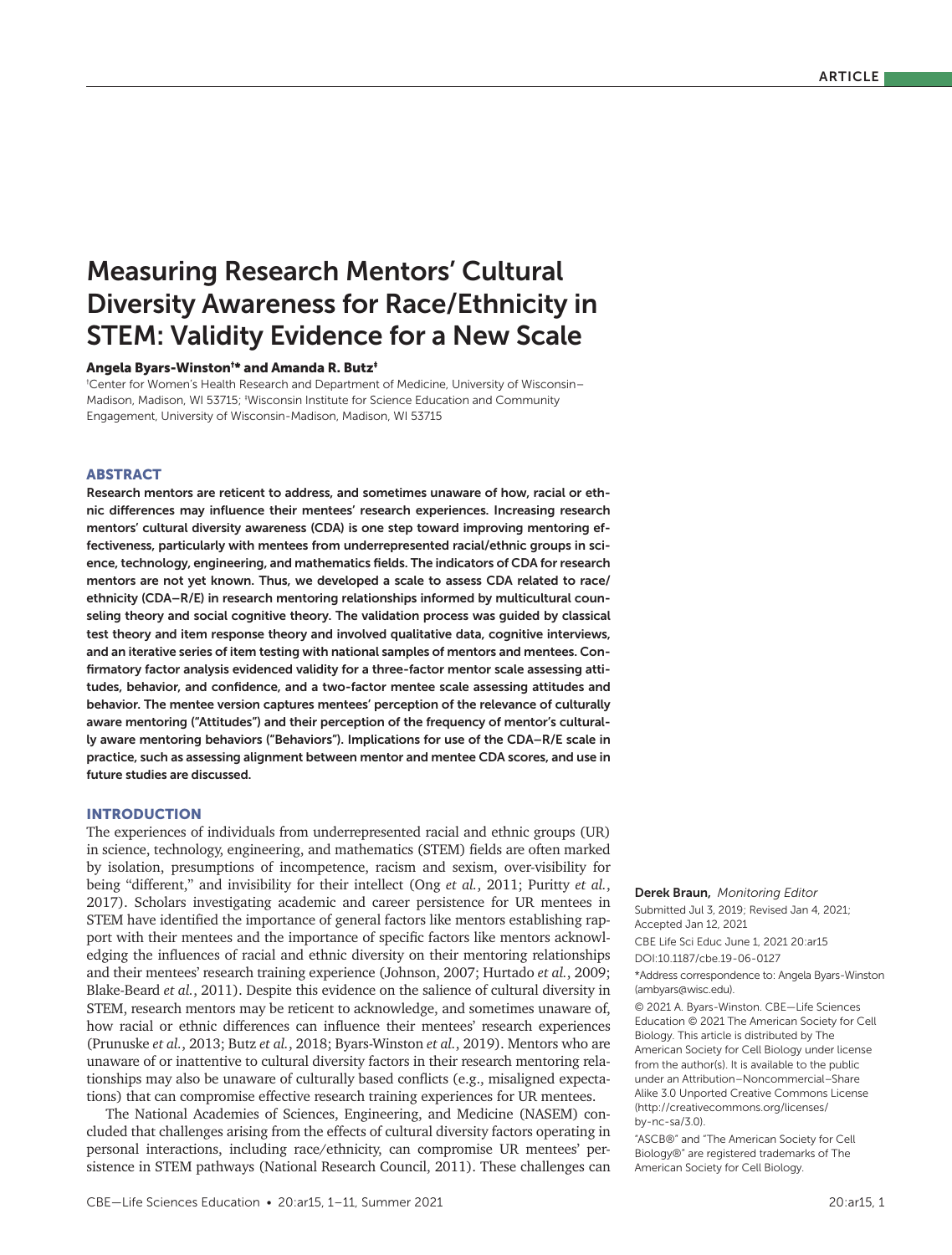include disaffirming research environments that leave UR students feeling excluded, encountering explicit or implicit biases that reflect cultural stereotypes, and even direct experiences of racism and discrimination within their training programs (Acosta and Ackerman-Barger, 2017; Colón-Ramos and Quiñones-Hinojosa, 2016; Puritty *et al.*, 2017). As such, the NASEM consensus study, *The Science of Effective Mentorship in STEMM* (NASEM, 2019), advanced the importance of culturally responsive mentoring wherein mentors value their mentees' cultural identities as well as their science identities.

Scholars have documented that many STEM faculty feel illequipped to address cultural diversity in their mentoring relationships, especially with respect to race and ethnicity (Byars-Winston *et al.*, 2019), and are differentially motivated to do so (Butz *et al.*, 2018). Moreover, some STEM faculty are prone to adopt a "color-blind" stance in their mentoring, opting not to address cultural factors at all (Prunuske *et al.*, 2013). However, ignoring cultural diversity dynamics is not an effective strategy for reducing challenges that can come from cultural diversity factors in interpersonal interactions and, in fact, can inadvertently further erode interracial interactions (Holoien and Shelton, 2012). Research mentoring relationships are one context in which the cultural diversity dynamics described herein often emerge in mentoring UR mentees (Butz *et al.* 2018; Byars-Winston *et al.*, 2019) and can contribute to their attrition in STEM (NASEM, 2019). We need to better understand the role of cultural diversity in research mentoring relationships for both mentors and mentees.

The stagnation of UR individuals' participation in STEM over the last four decades continues to be a national concern (Estrada *et al.*, 2016), and the National Institutes of Health (NIH) leadership has called for researchers to identify psychosocial factors that can mitigate barriers to scientific workforce diversity (Valantine and Collins, 2015). We assert that one such factor is cultural diversity awareness (CDA). Specifically, we assert that research mentoring enacted with CDA can increase mentors' acknowledgment of and responsiveness to their mentees' cultural realities and thereby enhance their mentoring effectiveness in support of their mentees' academic and career success. In one study by Haeger and Fresquez (2016), it was found that culturally responsive mentoring had strong, positive correlations with mentees' favorable rating of their mentoring relationships and significant mentee gains, including refined academic and career goals and feeling competent as a researcher. Disciplines like medicine and counseling have articulated CDA in their professions, but we do not yet know what the indicators of CDA are for research mentors. Moreover, we need a standardized measure to test whether or not CDA is an important part of the mentoring relationship. To address these gaps, the purpose of this study was to develop an instrument to assess research mentors' attitudes, behaviors, confidence, and motivation relating to CDA in research mentoring relationships.

CDA refers to an individual's ability to recognize his or her own culturally shaped beliefs, perceptions, and judgments and to be aware of cultural differences and similarities between one's self and others (National Center for Cultural Competence, n.d.). The National Center for Cultural Competence (n.d.) stated that cultural awareness is "the first and foundational element because without it, it is virtually impossible to acquire the attitudes, skills, and knowledge that are essential to cultural

competence." Burchum (2002) asserted that it is awareness of our own culturally informed beliefs, values, and behaviors that allows us to appreciate how others are shaped by culture and to recognize similarities and differences between one another. Following these assertions, we posit that research mentors' CDA is necessary for them to subsequently enact culturally aware mentoring practices. In this study, we focus on CDA related to the attitudes about, behaviors supporting, and confidence to implement culturally aware mentoring practices in research mentoring relationships with an emphasis on racial/ethnic diversity.

Our development of the CDA measure was informed by existing theory and research findings from the fields of multicultural counseling and teacher education (see Byars-Winston *et al.*, 2018). Much work has been done on related CDA concepts like cultural sensitivity, multicultural awareness, cultural humility, and cultural competence in the training and assessment of mental health and healthcare providers and pre-service teachers (Larke, 1990; Pohan and Aguilar, 2001; Gay, 2002; Prieto, 2012) and undergraduate students (e.g., Wang *et al.*, 2003). We drew on a range of survey instruments tapping variables about acceptance of others who are different from oneself and behaviors in addressing those differences in one's professional practice. We were also informed by tenets of social cognitive theory that assert that individuals are likely to pursue behaviors that they feel confident about and motivated to perform (Bandura, 1997). Building on this theory and research base, we proposed that mentors who are proficient in CDA are sensitive to cultural diversity dynamics when they arise in research mentoring relationships, are willing and motivated to acknowledge them with mentees, and have confidence to do. We also proposed that mentors' CDA proficiency should be measurable by mentees' ratings of mentor CDA, as it is mentees' perceptions of their mentors and their mentoring relationships that matter in their academic and career development (Byars-Winston *et al.*, 2015). Items from existing diversity measures may not translate well to researchers in STEM due to unclear terms (e.g., "cultural competence"; Suarez-Balcazar *et al.*, 2011) or because items are not situated within a research context. Thus, using our two propositions, we developed a CDA measure for research mentors and research mentees, which we outline in the following sections.

# DEVELOPMENT OF THE SCALE

The development of this scale consisted of item generation and three phases of pilot testing and item refinement. We describe each of the phases in this section. The processes described here were reviewed and approved by the researchers' institutional review board (protocol no. 2015-1086).

## Item Generation

Item content was generated via several processes. In Fall 2014, two members of the research team read publications on the topic of cultural or multicultural competence across several fields (e.g., Pedersen, 1988; Eberly *et al.*, 2007; Fouad *et al.* 2009; Smith, 2013). We reviewed the following measures: Multicultural Awareness-Knowledge Skills Survey (Kim *et al.*, 2003); Multicultural Teaching Competencies Inventory (Prieto, 2012); Cultural Competence Assessment (Suarez-Balcazar *et al.*, 2011); Cultural Awareness measure (Rew *et al.*, 2003); Cultural Diversity Awareness Inventory (Larke, 1990); and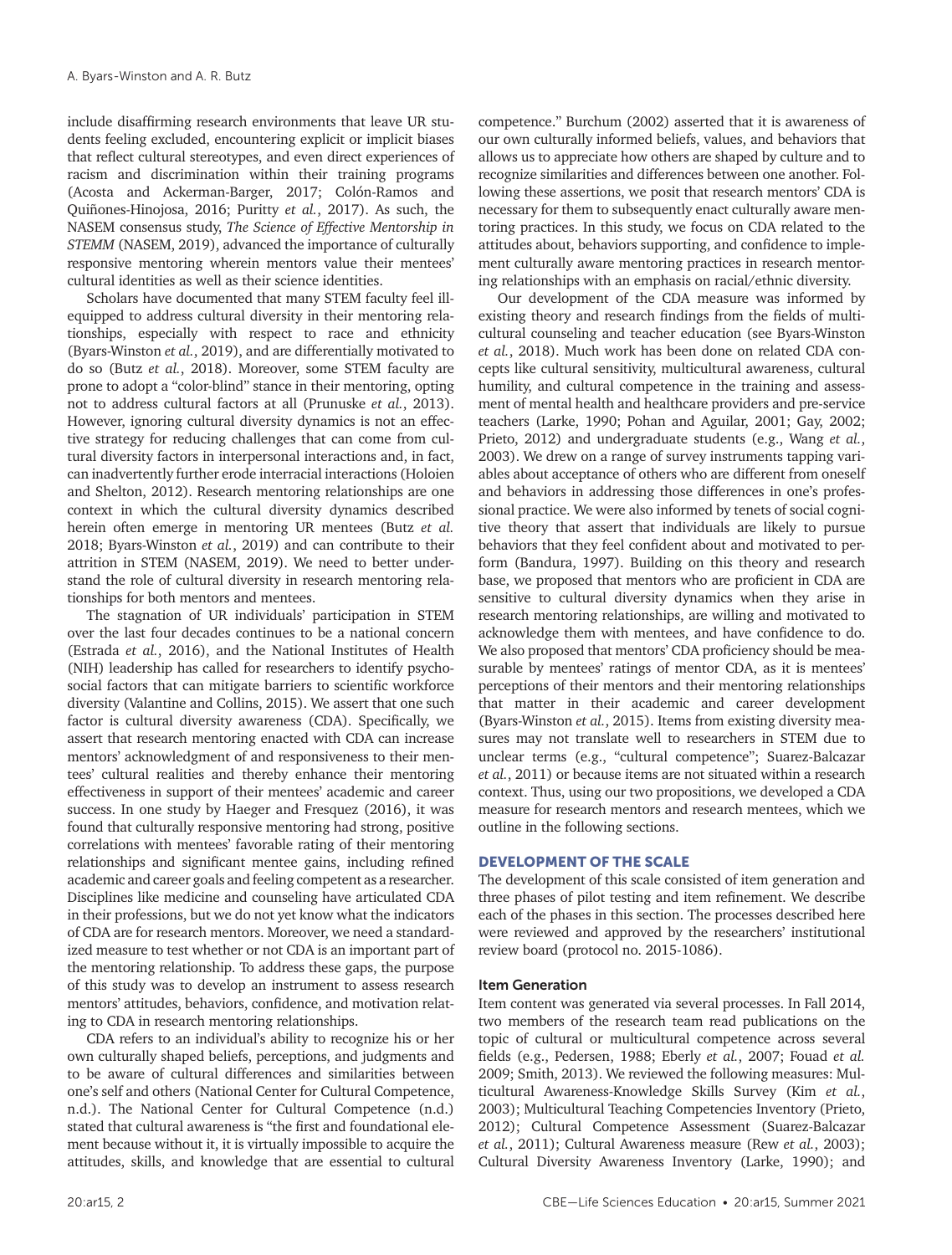Teacher Dispositions Towards Diversity (Dee and Henkin, 2002). Items from some of these scales were flagged for potential relevance to the CDA scale from which initial topics and/or item stems were adapted or developed. The entire research team then participated in a four-session training on multicultural pedagogy and culturally responsive teaching conducted by an advanced doctoral candidate in curriculum and instruction. Immersion in the K–12 multicultural education research gave the team critical understandings of scholarship that informed our interview protocol and item development.

We interviewed participants regarding their attitudes toward CDA and its role in research mentoring relationships. Interviews were conducted in Spring 2015 with mentors (*n* = 25) and mentees  $(n = 33)$  who had participated in a summer research experience for undergraduates at a large, midwestern, research-intensive university. Interview transcripts were thematically reviewed by all team members, who then converted themes into questions and statements about CDA and its indicators (for a description of findings, see Byars-Winston *et al.*, 2019). Several themes emerged, including the relevance/irrelevance of cultural diversity, diffusion of responsibility, concern over appearing prejudiced or causing offense, and acknowledgment of the complexity of addressing cultural diversity in research mentoring relationships. Race and ethnicity represented the hardest cultural diversity topic to discuss for most participants. Therefore, the research team decided that the initial scale should measure CDA as it relates to race and ethnicity rather than attempting to capture the many dimensions of cultural diversity in one instrument.

We began to develop the CDA–Race/Ethnicity Version (CDA–R/E) scale with two project consultants, reviewing a collated list of 100+ items for relevance, clarity, and phrasing and further reducing the item list. Next, the research team and the university's survey center evaluated and refined the items, resulting in an initial 33-item survey. Think-aloud surveys were administered to three mentors and three mentees who provided verbal feedback on items as they completed the survey. These participants received a \$20 gift card as compensation for their time.

After the think-aloud stage, it became clear that the scale should be revised to generate a scale more consistent with our four-pronged definition of CDA (attitudes, behaviors, confidence, motivation). The research team also felt that having a similar response scale for each of the four factors and the items contained within those factors would be more useful and easily scored. Using results from structured interviews, internal review of the scale, and think-aloud surveys, the team finalized a list of 49 initial items that were pilot tested.

# The CDA–R/E Scale

The CDA-R/E scale for mentors was initially hypothesized to comprise four subscales, each measuring a dimension of CDA as it relates to race/ethnicity: Attitudes (17 items), Behaviors (12 items), Confidence to Enact CDA Behaviors (11 items), and Motivation to Enact CDA Behaviors (9 items).

The Attitudes subscale was designed to capture mentor and mentee attitudes about the place of CDA in the research mentoring relationship. Respondents were asked to think about their research mentoring relationships in general and rate each item on a six-point Likert-type scale of agreement, ranging from

"strongly disagree" (1) to "strongly agree" (6). This subscale was conceived as a stand-alone measure of mentor and mentee CDA attitudes or a way to compare mentor and mentee CDA attitudes.

The Behaviors subscale was designed to assess the extent to which mentors incorporated CDA practices into their research mentoring relationships. Responses were on a six-point Likerttype scale ranging from "never" (1) to "all of the time" (6) regarding how frequently each behavior occurred.

The Confidence subscale was designed to assess the degree of confidence that mentors have in their ability to perform CDA-relevant behaviors. These items were developed based on the concept of self-efficacy, or the belief in one's ability to complete a given task (Bandura, 1997). Mentors were asked to rate their level of confidence on a six-point Likert-type scale from "not at all confident" (1) to "completely confident" (6).

The Motivation subscale was designed to measure mentors' motivation to incorporate CDA-relevant practices into their research mentoring relationships. Mentors rated on a six-point Likert-type scale ranging from "extremely unmotivated" (1) to "extremely motivated" (6) their levels of motivation to incorporate each CDA-relevant behavior into their research mentoring relationships. In addition, mentors were asked to respond to an open-ended prompt that asked them to indicate why they were more or less motivated to do each of the behaviors listed. The Confidence and Motivation subscales were administered to mentors only.

# Collection of Validity Evidence

The process of collecting validity evidence for the CDA–R/E scale took place over three phases. In this section, we present validity evidence for the CDA–R/E measure. It was validated with separate mentor and mentee samples through a threephase process of pilot testing and scale revision. Phase 1 was a small-scale pilot test of items with trainees and mentors. Phase 2 involved piloting the measure with a national sample of trainees and their mentors to examine the psychometric properties of the scale. Phase 3 examined evidence of construct validity for the revised CDA–R/E with a separate sample of trainees and mentors recruited nationally. The scale manual, including all items and psychometric properties, is in the Supplemental Material.

# Phase 1: Initial Pilot Test

*Participants.* Mentees  $(N = 113)$  were recruited from several sources within a large university in the midwestern United States. An email was sent to any mentee who had participated in a summer research opportunity program between 2011 and 2015, enrolled in a program directed toward undergraduate research scholars, or enrolled in an independent research biology course in the prior 2–3 years. Sixty-one percent of respondents self-identified as female and 28% as male; one individual did not report gender. The majority of mentee participants were White (82%), American Indian/Alaska Native (2%), Asian (18%), African American (5%), Hispanic/ Latino(a) (16%), and other ethnicities (9%) were also represented in this sample. Most mentees completing the survey were in their third or fourth year of undergraduate study (75%).

Mentors  $(N = 108)$  were identified and recruited via emails sent to participants in summer mentor training workshops at a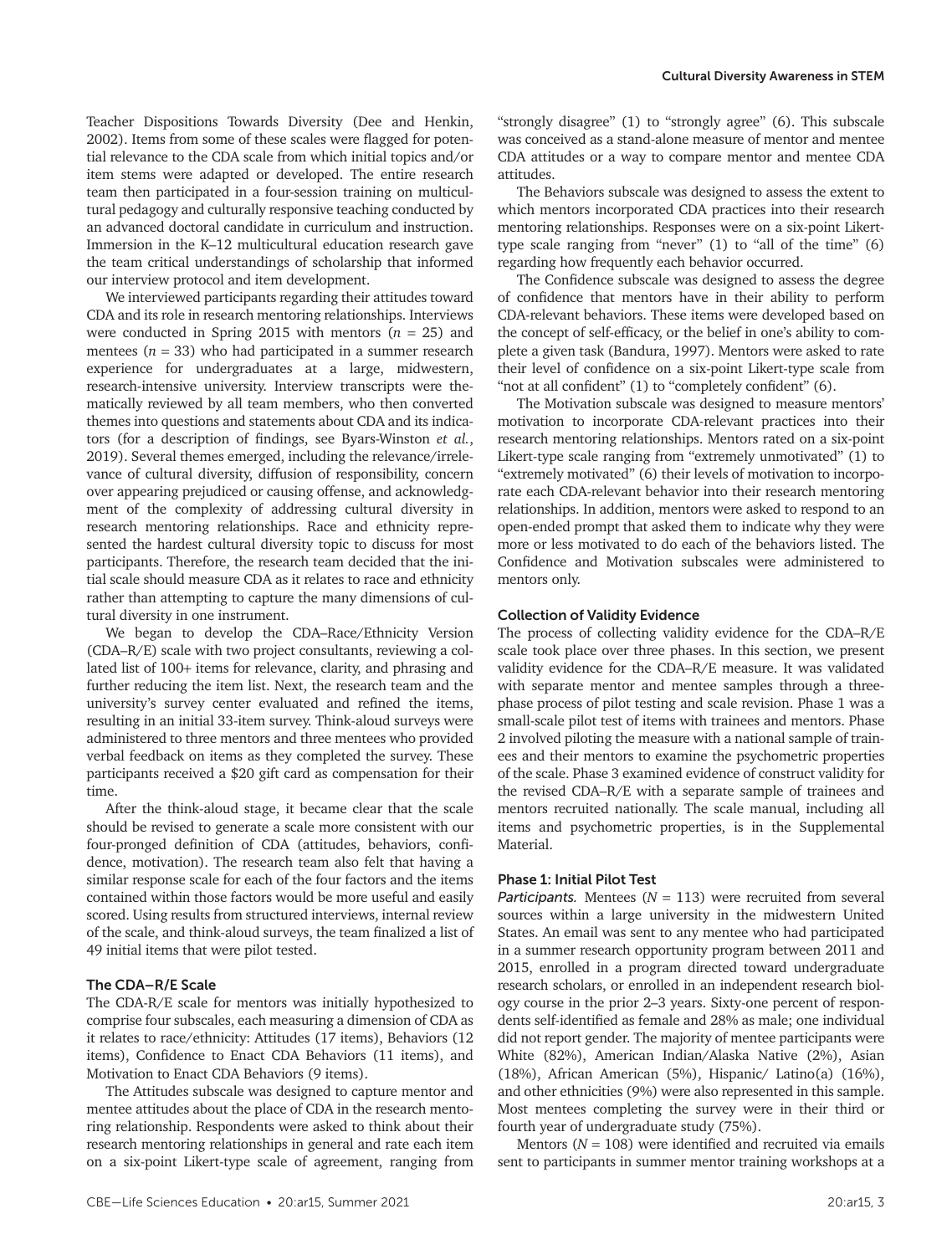large midwestern research university. Over half of respondents (58%) self-identified as female, 39% self-identified as male, and 3% did not report gender. The racial/ethnic makeup of the sample was predominantly White (88%); the remainder identified as American Indian or Alaskan Native (2%), Asian (7%), African American (1%), or Hispanic/Latino(a) (9%), and 13% reported that they belonged to another ethnic group. Thirty-one percent (31%) were graduate students; 16% were postdocs; 24% were tenured faculty members; 7% were nontenured faculty members; 9% were scientists; 11% reported other positions; and 2% did not report their current positions.

*Measures.* Participants who opted into the study were directed to an online survey that included the CDA items, demographic items, and two validated scales hypothesized to correlate with the CDA–R/E subscales: The Fear of Negative Evaluation Scale (FNE; Leary, 1983) and items from the Scale of Ethnocultural Empathy (SEE; Wang *et al.*, 2003). At the end of each page, participants had the option to include any comments that they wished to make regarding their responses. For examination of evidence of convergent and discriminant validity with the CDA– R/E scale, two validated measures were included in this survey, described next.

The brief version of the FNE (Leary, 1983) assessed the degree to which individuals might be afraid of external negative evaluations (e.g., "I worry about what other people will think of me even when I know it doesn't make any difference") as a proxy for social desirability. The brief FNE scale consisted of 12 items, which respondents rated on a five-point Likert-type scale ranging from "not at all characteristic of me" to "extremely characteristic of me" ( $\alpha_{\text{mente}} = 0.931$ ;  $\alpha_{\text{metro}} = 0.944$ ). We hypothesized that this scale would have no significant relationship with the Attitudes, Behaviors, or Confidence subscales, but that it would have a positive relationship with the Motivation subscale, thus providing evidence of both discriminant and convergent validity, respectively. This positive relationship was hypothesized because individuals may be motivated to incorporate CDA–R/E practices into mentoring relationships out of fear of appearing prejudiced (Plant and Devine, 1998). Mean total scale scores were calculated. Due to a survey error, the final item of this scale ("I am afraid that people will find fault with me") was omitted from 33 mentee surveys. In these cases, we calculated the mean based on the completed items.

The SEE (Wang *et al.*, 2003) consists of 31 items assessing four factors: Empathic Feeling and Expression (15 items; e.g., "When I hear people make racist jokes, I tell them I am offended even though they are not referring to my racial or ethnic group"), Empathic Perspective Taking (7 items; e.g., "It is easy for me to understand what it would feel like to be a person of another racial or ethnic background other than my own"); Acceptance of Cultural Differences (5 items, e.g., "I feel irritated when people of different racial or ethnic backgrounds speak their language around me"), and Empathic Awareness (4 items, e.g., "I am aware of how society differentially treats racial or ethnic groups other than my own"). This scale has evidenced acceptable internal consistency as a total scale and within each subscale ( $α = 0.91$ , 0.89. 75, 0.73, and 0.76, respectively). We examined the items included in the Empathic Feeling and Expression subscale and removed any items that might solicit a socially desirable answer, duplicated other items included in

the subscale, or had relatively lower factor loadings compared with other items in the subscale  $(n = 7)$ , resulting in a final subscale consisting of eight items ( $\alpha_{\text{mence}} = 0.792$ ;  $\alpha_{\text{mentor}} =$ 0.769). These reductions helped combat potential survey fatigue for our respondents. These items, in combination with the four items included in the Empathic Awareness subscale  $(\alpha_{\text{mente}} = 0.793; \alpha_{\text{mentor}} = 0.762)$ , served as measures of convergent validity for this study. We hypothesized that both Empathic Feeling and Expression and Empathic Awareness would correlate positively with all four CDA–R/E subscales.

*Analyses.* We examined item-level data using several criteria to flag problematic items for removal. We examined each item's mean, SD, and distribution to determine whether responses followed a normal distribution. Using the suggested criteria (West *et al.*, 1995), we flagged items with standardized skewness values greater than an absolute value of 3, or whose standardized kurtosis value was greater than an absolute value of 7. We next flagged any items where all response categories were not used or where items within each subscale were significantly correlated with one another  $(p < 0.05)$ . Subscale internal consistency (i.e., Cronbach's α) and item-total correlations were used to determine each item's influence on the scale's internal consistency. Any item whose removal improved the internal consistency of the scale by more than 0.02, whose removal did not have an impact on the scale's internal consistency, or whose item total correlation was less than 0.3 was flagged for removal (Kline, 2015). We then examined correlations between each item and the FNE and the two SEE subscales to determine whether they correlated in the expected direction. Any items that did not correlate with at least two of the three scales in the expected direction were flagged for removal. Finally, we examined participants' overall comfort in completing each subscale and any comments they provided in the survey. This information, in conjunction with the quantitative criteria listed earlier, determined removal or revision of items.

*Results.* Basic descriptive statistics, internal consistency, and correlations with validated measures expected to correlate with our constructs were examined for both the mentor and mentee scales (see Supplemental Material). Any items that were flagged on at least two item-level criteria were identified for potential removal. These items were discussed by the researchers and were either revised or removed from the subscale. The entire scale was then re-examined to determine whether the remaining items were specific to the mentoring relationship and were theoretically relevant to one another. These initial analyses resulted in removal of 10 items from the Attitudes subscale, four items from the Confidence subscale, and three items from the Motivation subscale.

Based on quantitative and qualitative criteria, the Behavior subscale items needed substantial revision. For instance, some mentee participants stated that behavior items were difficult to answer, because several items required them to infer what their mentor's cognitive processes might be. The research team discussed culturally aware mentoring practices described in research (Byars-Winston *et al.*, 2018, 2019) and consulted feedback from pilot participants to list behaviors that mentors and mentees alike identified with CDA. Eight new behavior items were generated for the next revised CDA–R/E scale.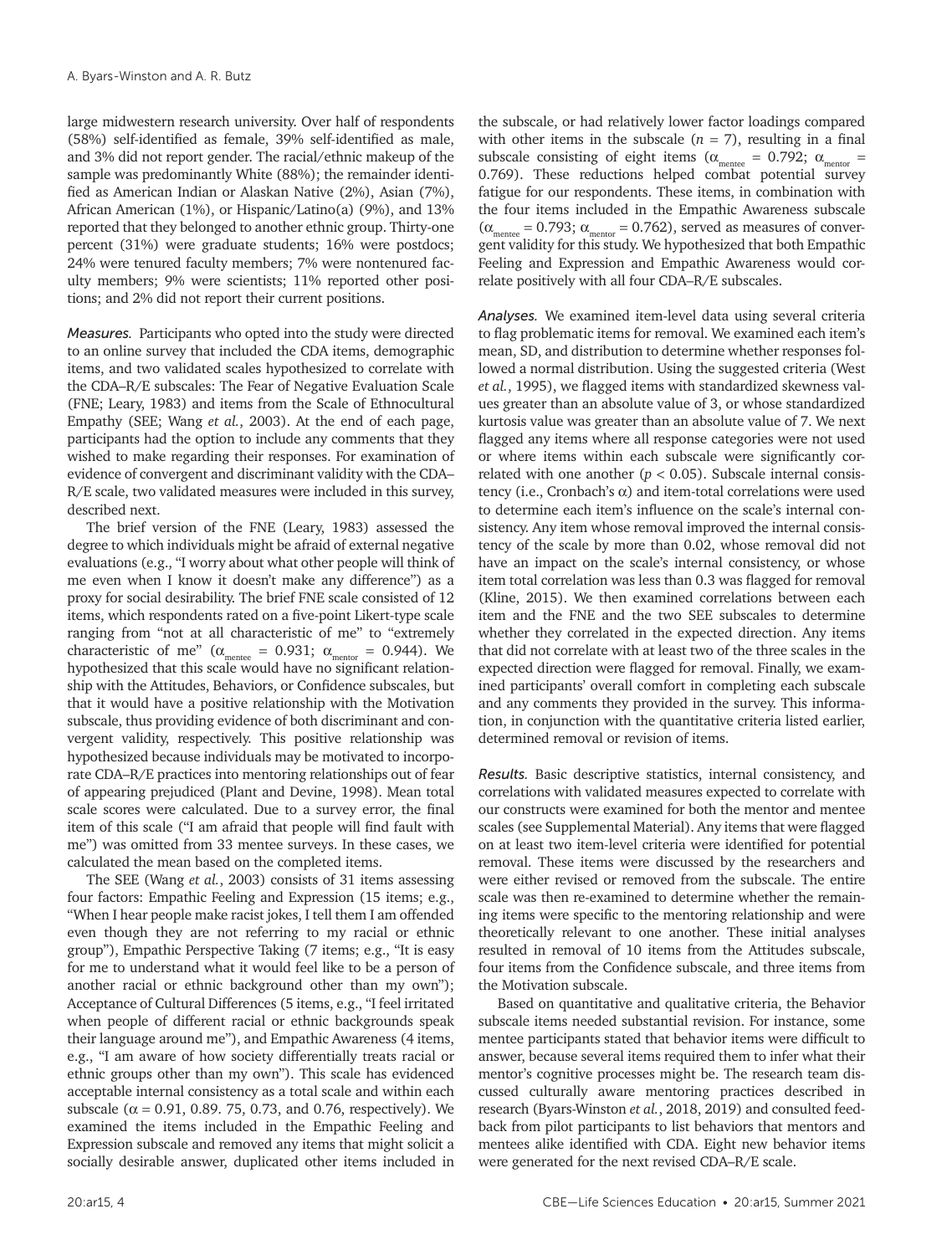The revised scale was given to a group of researchers familiar with theoretical constructs relevant to CDA in mentoring. The group provided feedback on clarity and wording of the items that further refined the scale. This resulted in 28 items measuring CDA-related attitudes (seven items), behaviors (eight items), confidence (seven items), and motivation (six items).

# Phase 2. Additional Pilot Testing and Analysis of Psychometric Properties of the Scale

*Participants.* Mentees (*N* = 1070) were undergraduate and postbaccalaureate students invited to participate in this study via a postconference survey distributed to all attendees at an annual biomedical conference. One-third (33%) of the sample self-identified as male, 66% as female, less than 1% identified with another gender identity, and 1% chose not to report gender. The sample's racial/ethnic makeup was 36% Black or African American, 27% Hispanic or Latino(a), 20% bicultural, 7% Asian, 7% White, and 1% American Indian, Alaska Native, or Native Hawaiian/Pacific Islander; 2% did not report race/ethnicity.

Mentors  $(N = 301)$  were recruited by email announcements sent to Research Experience for Undergraduate site directors and snowball-sampling techniques. Half reported their gender as male, 49% as female, and 1% reported another gender identity. The racial/ethnic makeup on the sample was predominantly White (84%); 8% identified as Asian, 2% as Black or African American, 5% as Hispanic, 1% as bicultural, and less than 1% as Native American or Alaska Native. Forty percent of mentors indicated that they were tenured faculty members; 23% were nontenured, 16% were graduate students, and 7% were postdoctoral researchers; 7% were lab technicians or scientists, and 7% reported other career stages (e.g., administrators, emeriti, industry professions).

*Measures.* Mentors completed the revised CDA–R/E that included the Attitudes (seven items), Behaviors (eight items), Confidence (seven items), and Motivation (six items) subscales. Mentees completed the revised CDA that included the Attitudes (six items) subscale. Surveys were administered via Qualtrics, an online survey tool. Mentees had the option to complete the CDA as part of the larger conference evaluation survey.

*Analyses.* We used classical test theory (CTT) and item response theory (IRT) techniques to examine the scale's psychometric properties. We ran exploratory factor analyses on each subscale using principal axis factoring with varimax rotation. Principal axis factoring is an extraction method that is appropriate for ordinal data that may not be normally distributed (Costello and Osborne, 2005; Knetka *et al.*, 2019). Because we expected each subscale to be unidimensional, we chose varimax rotation to simplify the interpretation of factors in this initial analysis (Field, 2009). Scree plots and eigenvalues were examined to determine how many factors were appropriate to retain. Eigenvalues higher than 1 as well as the inflexion point of the scree plot were considered when determining how many factors to retain for each subscale (Cattell, 1966). These values and visual representations of the factor structure of each subscale were then examined relative to our own assumptions and intentions for the dimensionality of each subscale. Factor loadings were examined, and any items with factor loadings lower than 0.4 and items that appeared to load on multiple factors were further examined. Because we expected each subscale would produce a unidimensional set of items, any additional factors were further scrutinized to determine whether items represented a truly distinct factor or whether the loadings represented an artificial factor. Descriptive statistics, interitem correlations, item-total correlations, and internal consistency values were examined using the same criteria outlined in phase 1. We also examined response category usage for each item to ensure that all response categories were used.

IRT is a common way to examine psychometric properties of new and existing scales by fitting statistical models to data to examine the relationship between a latent trait (in this case, CDA) and observed responses. Unlike CTT approaches, IRT allows for examination of scale characteristics at the item level (deAyala, 2009; Toland, 2014). Our analyses followed the fourstep process outlined by Toland (2014). First, we clarified the purpose of our use of IRT, which was to examine the psychometric properties of the newly developed CDA–R/E scale. Second, we determined which models to examine with each subscale. Given the ordered polytomous nature of the data, we fit the data to a graded-response and a reduced graded-response model (Samejima, 1969). The first model allows for unique slope parameters, whereas the second model constrains this parameter to be equal across all items. Third, we inspected the data. As noted earlier, we examined the number of responses in each response category for each subscale to determine whether any categories were underutilized. Finally, we examined whether the data met all assumptions for IRT analysis, specifically, dimensionality, local independence, and model–data fit. Dimensionality was assessed via the exploratory factor analyses described earlier. The local independence assumption was examined in the IRT model by assessing the local dependency (LD) statistics provided in IRTPRO (LD  $\chi^2$ ; Scientific Software International, 2011). The local independence assumption indicates that other items within the scale or other latent traits are not influencing item responses. Items with LD statistics larger than |10| were examined and considered for removal. Model– data fit was assessed using the item fit statistics and option-response function plots provided by IRTPRO. Items with poor model–data fit or whose option-response function plots indicated that response categories were not being used as expected by each model (i.e., categories should appear in the expected order with separation between each category threshold) were removed.

# RESULTS

We first examined the Attitudes subscale by combining the mentor and mentee data. An initial exploratory factor analysis revealed that three items were loading on a separate factor. As a result, we removed these items to obtain a unidimensional scale. The graded-response model was determined to best fit the data; however, results revealed poor model–item fit and local dependency statistics that were larger than the threshold of |10| that we had set before analysis. Further examination of the data revealed that the fit and local dependency issues discovered in this analysis were primarily from the mentee data. Therefore, we proceeded to conduct a separate analysis for the Attitudes subscale using only the mentor data. Because we intended to conduct additional pilot testing of the scale with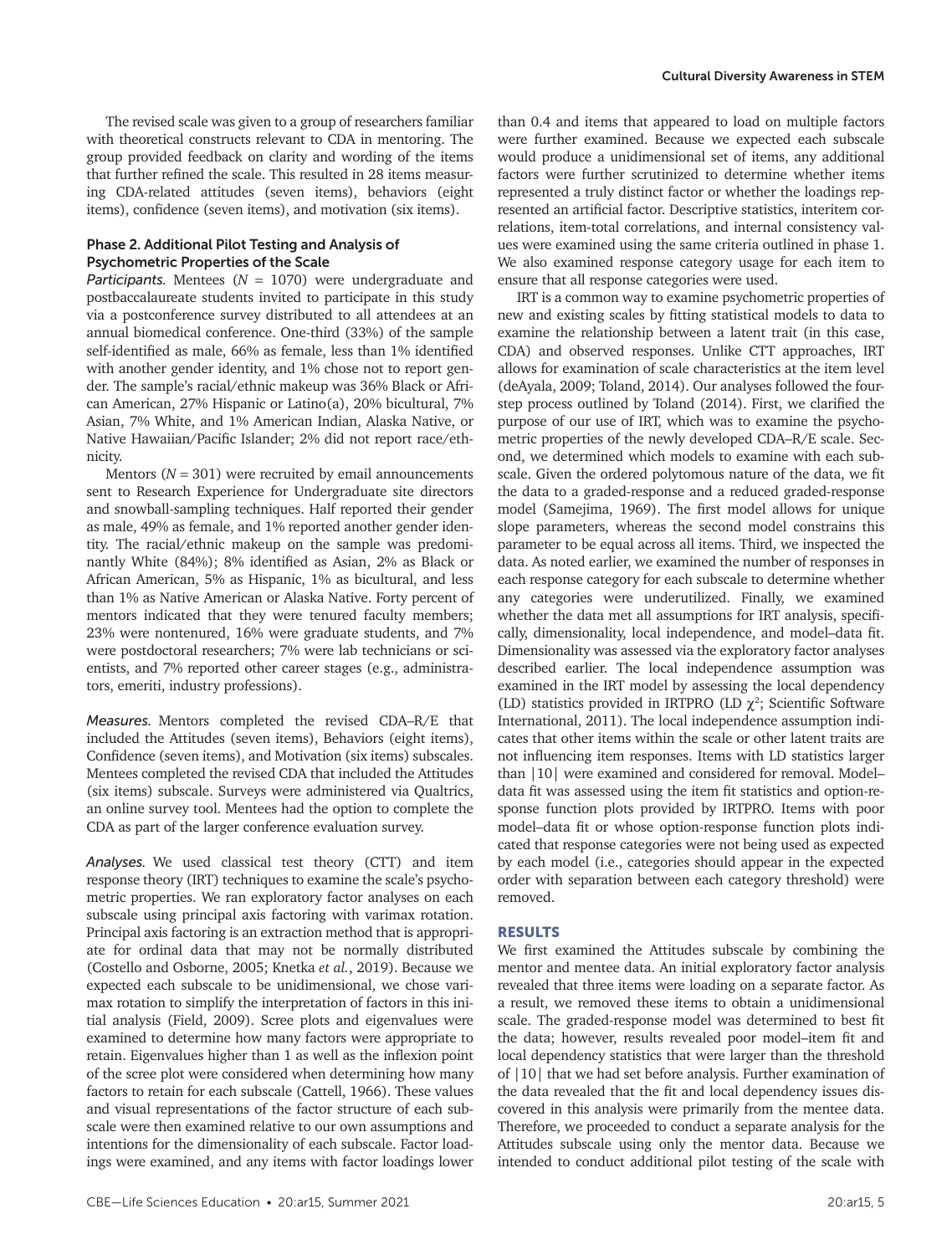



another sample of mentors and mentees, we decided to retain the items in the Attitudes subscale pending further analysis.

#### Mentors

A separate exploratory factor analysis using only the mentor data was run to examine the properties of the scale; with this sample, exploratory factor analyses revealed all subscales to be unidimensional. Overall, the graded-response IRT model was determined to provide the best fit with the data. Items with lower than expected factor loadings, interitem correlations, poor model–data fit, local dependency, or problematic option-response functions were flagged for further analysis.

Results of option-response functions revealed the need to collapse response categories from six to five for the Attitudes, Behaviors, and Confidence subscales. One item ("Race/ethnicity has an impact on the relationship between the mentor and a mentee") was removed from the Attitudes subscale due to low factor loadings and interitem correlations. One item ("I go outside of my comfort zone to help mentees feel included in the lab") was removed from the Behaviors subscale due to the ordering of response categories reflected in the option-response function. Two items were removed from the Confidence subscale. The first item ("Identify how the privilege attached to racial/ethnic identities influences the mentoring relationships [e.g., norms, expectations, communication style"]) was removed due to the ordering of response categories reflected in the option-response function. The second item ("Ask questions about a racial/ethnic experience when I do not understand") was removed due to poor model–data fit. Poor model–data fit statistics and option-response functions for the Motivation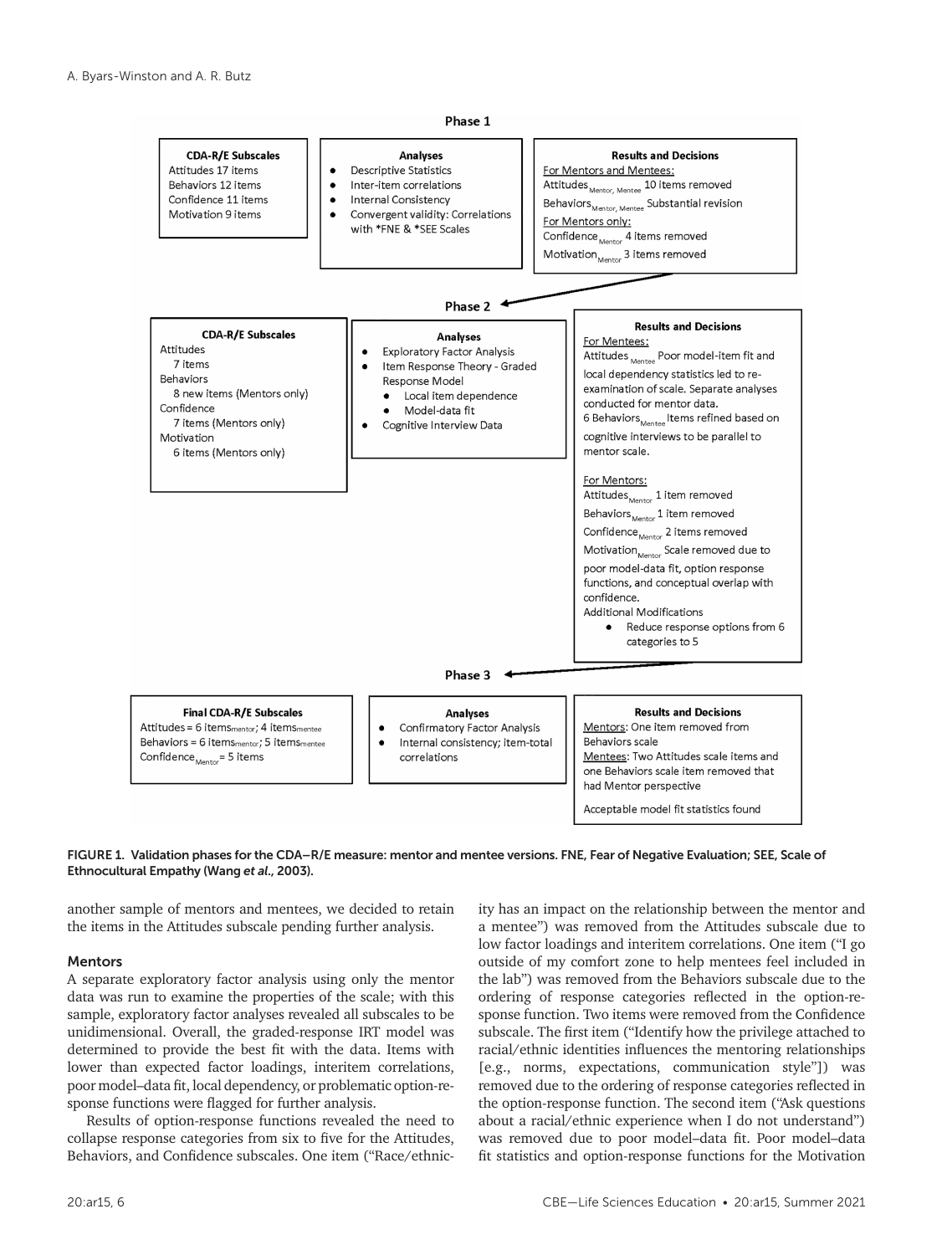subscale led us to further examine this subscale as a whole. Based on conceptual overlap between motivation and confidence (i.e., self-efficacy; Bandura, 1997) we removed the Motivation subscale before further pilot testing. An overview of the results from phase 2 is presented in the Supplemental Material.

# Phase 2b. Think-Aloud Cognitive Interviews

During phase 2b of pilot testing, a complementary CDA–R/E Behaviors scale for mentees was developed based on the items that had been revised for use with mentors. This subscale was conceptualized as a measure to assess the degree of alignment between mentors' self-reports of enacting CDA– R/E behaviors and mentees' perception of mentor's CDA–R/ E-promoting behaviors. We conducted a second round of cognitive interviews with a new cohort of mentees in Summer 2016 with the revised CDA–R/E Behaviors scale that paralleled the one previously developed for mentors. We asked mentees to highlight items that were unclear and to debrief their experience with the survey as part of a focus group. Participants  $(N = 41)$  were undergraduate students enrolled in a summer research experience at a large midwestern research university; 54% identified as female and 46% as male. Fourteen percent identified as Black or African American; 12% as Asian; 32% as White; 2% as American Indian or Alaskan Native; 37% as Hispanic or Latino; and 2% identified with more than one race or ethnicity.

Participants completed the survey and were asked to write down their reactions or comments to items as they completed the survey. Once all participants had completed the survey, they participated in a debriefing session with a researcher on the study team. Notes from the debriefing session and written comments collected on surveys were used to further refine items before the next phase of pilot testing.

# Phase 3. Evidence of Construct Validity of the CDA–R/E Scale for Mentors and Mentees

*Participants.* The final round of pilot testing involved a new cohort of mentees and mentors who completed the revised scale as part of a survey on their mentoring relationships. Mentees (*N* = 725) were undergraduate and postbaccalaureate students invited to participate in this study via a postconference survey distributed to all attendees at an annual biomedical conference. Sixty-eight percent of participants identified as female and 31% as male; less than 1% identified with another gender identity. Thirty-four percent of participants identified as Hispanic or Latino; 35% as Black or African American; 14% identified with more than one race or ethnicity; 7% as Asian; 7% as White; and less than 1% identified as American Indian/Alaskan Native or Native Hawaiian or Other Pacific Islander; 2% did not report race or ethnicity.

Mentors ( $N = 275$ ) were individuals who completed the CDA–R/E instrument as part of a survey evaluating research experiences for undergraduates and individuals who responded to an invitation to participate via snowball sampling. Sixty percent identified as female; 38% as male; 2% reported another gender identity or did not report gender. Seven percent (7%) of mentors identified as African American; 10% as Asian; 11% as Hispanic; 68% as White; 6% indicated multiple racial/ethnic identities; 9% did not report racial or ethnic identity.

TABLE 1. Descriptive statistics for final version of the CDA–R/E scale

|                  | <b>Mentor</b> |              | <b>Mentee</b> |              |
|------------------|---------------|--------------|---------------|--------------|
| Subscale         | N             | M(SD)        | N             | M(SD)        |
| Attitudes        | 275           | 3.821 (.703) | 723           | 3.541(.846)  |
| <b>Behaviors</b> | 270           | 3.374 (.765) | 708           | 3.075(1.154) |
| Confidence       | 270           | 3.767(0.669) |               |              |

*Measures.* The revised version of the CDA–R/E scale was administered to mentors and mentees via an online survey tool. Mentors completed the Attitudes (six items), Behaviors (seven items), and Confidence (five items) subscales. Mentees completed the Attitudes (five items) and Behaviors (five items) subscales. There was one less Attitude item administered to mentees due to a survey error; two items on the Behavior subscale were from the mentor's perspective and would thus be difficult for mentees to answer (e.g., "I reflected upon how the research experience might differ for mentees from different racial/ethnic groups"). Mentees had the option to complete the CDA–R/E subscales as part of a larger survey evaluating their experiences at the conference.

*Analyses.* Descriptive statistics and interitem correlations were calculated, including the mean scores and SDs for both the mentor and mentee samples (see Table 1). Internal consistency statistics were calculated using Cronbach's  $\alpha$  coefficient, and any items where the internal consistency of the scale would improve with the removal of the item or the item-total correlations were less than 0.3 were flagged for additional analysis. To confirm the scale's factor structure, we ran a confirmatory factor analysis (CFA) using the weighted least-square mean and variance adjusted (WLSMV) estimator available in M*plus* (Muthén and Muthén, 2017). WLSMV is preferable to the more traditional maximum-likelihood (ML) estimator due to the categorical nature of Likert-type data. We examined fit statistics using chi-square, root-mean-square error of approximation (RMSEA), and comparative fit and Tucker-Lewis indices (i.e., CFI and TLI) using common criteria for determining goodness of fit; RMSEA  $\leq$  0.05; CFI  $\geq$  0.95; TLI  $\geq$  0.95. Though sample size recommendations for CFA vary widely across the literature, the samples in our study are in line with the recommendations by Moshagen and Musch (2014) that models using the robust WLS estimator (appropriate for Likert-type data) with five response categories and between four and six indicators per factor (minimum 0.50 factor loading) will converge properly 100% of the time with a sample size of at least 200. Similar sample size recommendations are also found for ML estimators (see Wolf *et al.*, 2013).

*Results.* The factor loadings and internal consistency statistics for the CDA–R/E Scale for Mentors and for Mentees are provided in Table 2.

*Evidence of Construct Validity of the CDA–R/E Scale for Mentors.* A CFA using the WLSMV estimator in M*plus* statistical software revealed that a three-factor solution was a good fit with the data. The initial fit statistics for the scale were  $\chi^2(132)$  $= 284.172$ ,  $p < 0.001$ , RMSEA  $= 0.065$ , CFI  $= 0.967$ . This finding was consistent with the hypothesized structure for mentors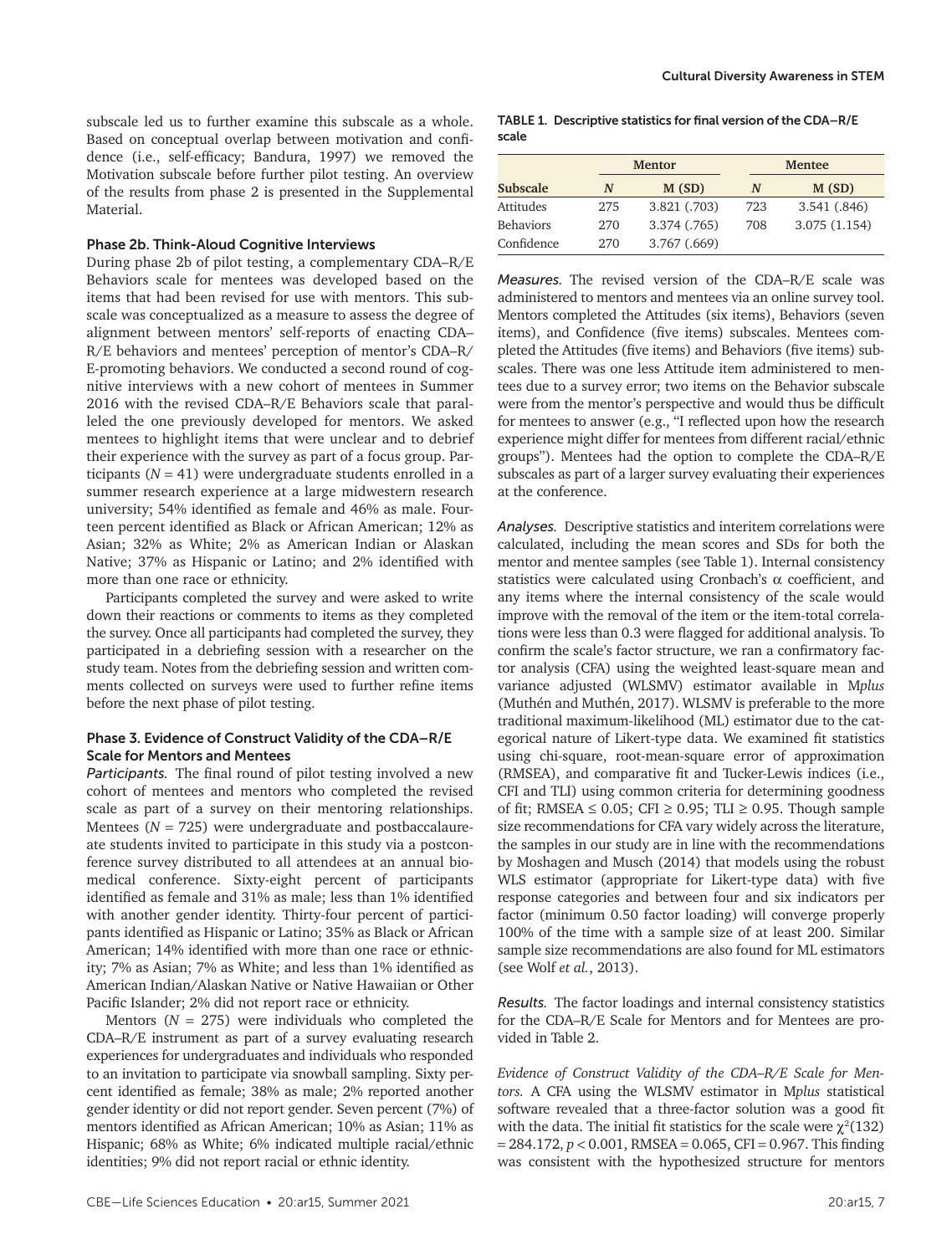#### TABLE 2. Final factor loadings for the CDA-R/E scale<sup>a</sup>

|                 | Item <sup>b</sup>                                                                                                                                                                                              |       | Mentor scale Mentee scale<br>factor loading factor loading |
|-----------------|----------------------------------------------------------------------------------------------------------------------------------------------------------------------------------------------------------------|-------|------------------------------------------------------------|
|                 | Attitudes subscale ( $\alpha_{\rm{mentor}}$ = 0.857; $\alpha_{\rm{mente}}$ = 0.797) <sup>c</sup>                                                                                                               |       |                                                            |
| A1              | It is important to consider the mentee's and the mentor's race/ethnicity in mentoring relationships.                                                                                                           | 0.756 | 0.780                                                      |
| A2              | Mentoring someone with a different racial/ethnic background benefits the research (e.g., exposure to<br>new ideas).                                                                                            | 0.702 |                                                            |
| A3              | It is important for mentors and mentees to talk together about the mentee's racial/ethnic background.                                                                                                          | 0.875 | 0.753                                                      |
| A4              | It is important for mentors and mentees to discuss how race/ethnicity impacts the mentee's research<br>experience.                                                                                             | 0.890 |                                                            |
| A <sub>5</sub>  | My racial/ethnic identity is relevant to my research mentoring relationships.                                                                                                                                  | 0.747 | 0.792                                                      |
| A <sub>6</sub>  | Racial/ethnic differences between mentors and mentees enrich the research mentoring relationship.                                                                                                              | 0.689 | 0.667                                                      |
|                 | Behaviors subscale ( $\alpha_{\text{mentor}} = 0.833$ ; $\alpha_{\text{mente}} = 0.877$ ) <sup>d</sup>                                                                                                         |       |                                                            |
| <b>B1</b>       | I created opportunities for my mentees to bring up issues of race/ethnicity as they arose. My mentor<br>created opportunities for me to bring up issues of race/ethnicity as they arose.                       | 0.772 | 0.846                                                      |
| B2              | I encouraged mentees to think about how the research relates to their own lived experience. My<br>mentor encouraged me to think about how the research related to my own lived experience.                     | 0.634 | 0.705                                                      |
| B <sub>3</sub>  | I reflected upon how the research experience might differ for mentees from different racial/ethnic<br>groups.                                                                                                  | 0.652 |                                                            |
| B <sub>3</sub>  | My mentor was willing to discuss race and ethnicity, even if it may have been uncomfortable for him/her.                                                                                                       |       | 0.873                                                      |
| <b>B4</b>       | I raised the topic of race/ethnicity in my research mentoring relationships when it was relevant. My<br>mentor raised the topic of race/ethnicity in our research mentoring relationship when it was relevant. | 0.864 | 0.894                                                      |
| B <sub>5</sub>  | I implemented specific strategies to address racial/ethnic diversity in my research mentoring<br>relationships.                                                                                                | 0.813 |                                                            |
| <b>B6</b>       | I approached the topic of race/ethnicity with my mentee(s) in a respectful manner. My mentor<br>approached the topic of race/ethnicity with me in a respectful manner.                                         | 0.522 | 0.766                                                      |
|                 | Confidence subscale $(\alpha_{\text{mentor}} = 0.823)^e$                                                                                                                                                       |       |                                                            |
| SE <sub>1</sub> | Discuss with mentees how it feels to be a minority in science.                                                                                                                                                 | 0.667 |                                                            |
| SE <sub>2</sub> | Take advantage of opportunities to address race/ethnicity in the research mentoring relationship.                                                                                                              | 0.852 |                                                            |
| SE <sub>3</sub> | Recognize aspects of the research experience (e.g., lab, fieldwork) that may make racial/ethnic<br>minority students feel vulnerable to confirming stereotypes.                                                | 0.729 |                                                            |
| SE4             | Provide opportunities for mentees to talk about their racial/ethnic identity as it relates to their<br>research experience should the occasion arise.                                                          | 0.796 |                                                            |
| SE <sub>5</sub> | Notice interactions in the mentoring relationship that could be insulting or dismissive to mentees<br>because of their race/ethnicity.                                                                         | 0.692 |                                                            |
|                 | <sup>a</sup> All factor loadings were significant at $p < 0.001$ .                                                                                                                                             |       |                                                            |

<sup>b</sup>In cases where mentee items were not parallel to mentor items, the alternate wording is provided in italics.

c For Attitudes items, mentors and mentees were asked: "Please indicate how much you disagree or agree with each of the following statements"; responses could range from 1 (strongly disagree) to 5 (strongly agree).

d For Behaviors items, mentors were asked: "Please indicate how frequently each of the following has occurred in your research mentoring relationship"; mentees were asked: "Please indicate how frequently each of the following occurred in your relationship with your primary research mentor"; responses could range from 1 (never) to 5 (all the time).

e For Confidence items, mentors were asked: "How confident are you in your ability to do the following in your research mentoring relationships?"; responses could range from 1 (not at all confident) to 5 (completely confident).

measuring CDA Attitudes, CDA Behaviors, and CDA Confidence, respectively. Based on an examination of the interitem correlations, one of the Behavior items was removed from the mentor subscale. The final fit statistics for the CDA scale were  $\chi^2(116)$  $= 220.296$ ,  $p < 0.001$ , RMSEA = 0.057, CFI = 0.976. The internal consistency of the final subscales ranged between  $\alpha = 0.823$ and  $\alpha$  = 0.857. The correlations between each of the subscales were significant and positive, *r* values = 0.387 to 0.537.

*Evidence of Construct Validity of the CDA–R/E Scale for Mentees.* Based on interitem correlations and an examination of the internal consistency statistics for each hypothesized subscale, one item was removed from the Attitudes subscale, resulting in a four-item scale for mentees. A CFA using the WLSMV estimator in M*plus* statistical software revealed that a two-factor solution was a good fit with the data,  $\chi^2(26) = 95.71$ ,  $p < 0.001$ ,  $RMSEA = 0.06$ ,  $CFI = 0.991$ . This finding was consistent with the hypothesized structure of the mentee scale (i.e., a subscale for attitudes and behaviors, respectively). The internal consistency of the Attitudes and Behaviors subscales were  $\alpha = 0.797$ and  $\alpha$  = 0.877, respectively. The correlation between the two subscales was significant and positive,  $r = 0.282$ ,  $p < 0.001$ .

## **DISCUSSION**

In response to the increased calls to improve the training and mentoring experiences of students in STEM, particularly those students from UR groups (National Research Council, 2011; Estrada *et al.*, 2016; NASEM, 2019), we introduced and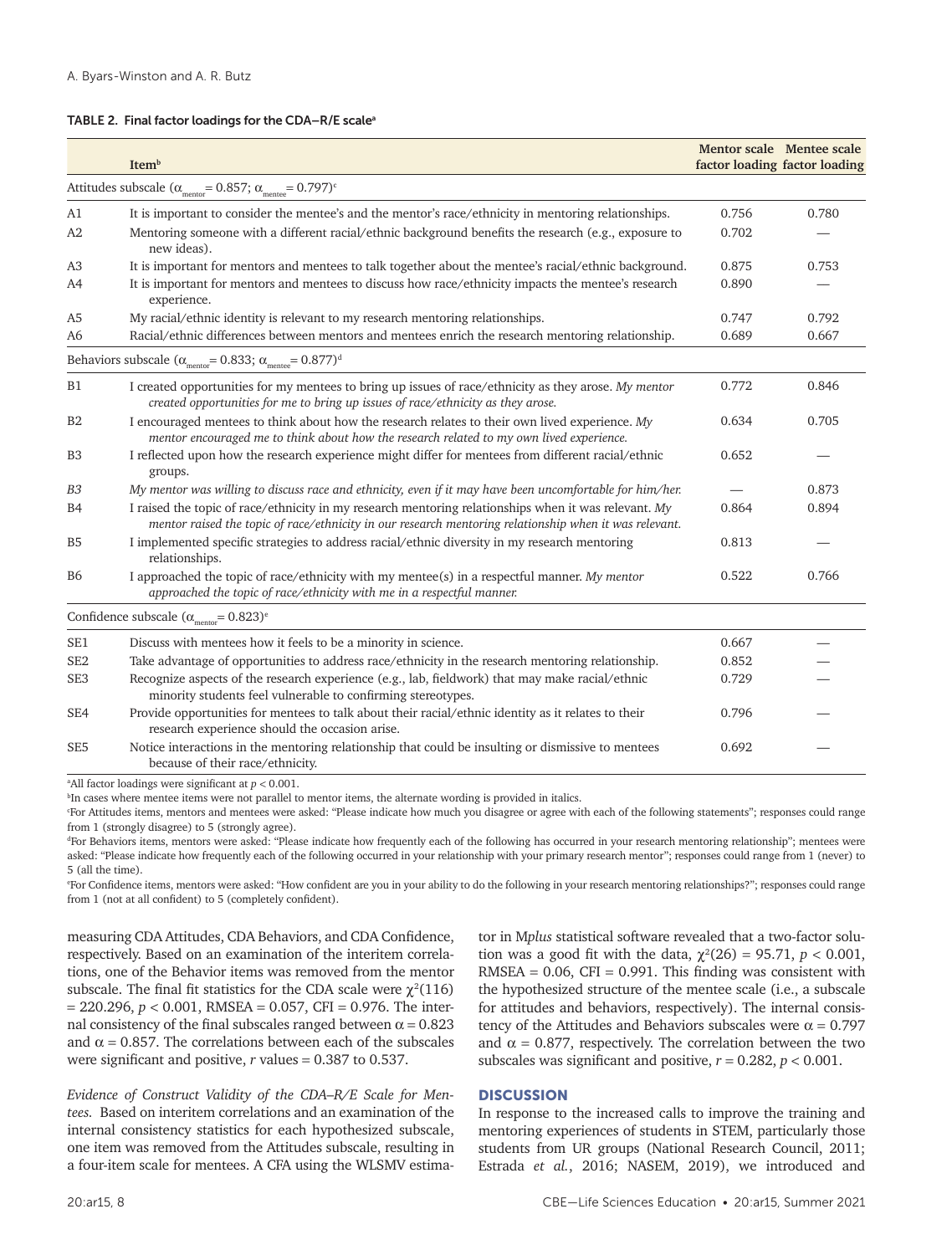validated a scale to assess CDA related to race/ethnicity (CDA– R/E) for use with research mentors and mentees. Through an iterative series of pilot tests, we analyzed an initial set of 49 items using CTT and IRT techniques. The finalized scales (18 items for mentor scale, nine items for mentee scale) show promise as tools to raise awareness of cultural diversity matters in relationships.

Good intentions are clearly not enough to tackle cultural diversity dynamics in research mentoring relationships. Evidence-based efforts are needed to increase mentors' capacity to attend to cultural diversity in these relationships (Byars-Winston *et al.*, 2018), and several such efforts exist. Rew *et al.* (2014) summarized strategies shown to increase cultural awareness, including cross-cultural immersion experiences (e.g., international study), seminars on cultural awareness, completing culture-focused courses, service-learning projects, and reading and critiquing relevant research findings. Studies have also documented the effectiveness of using computer games and simulations to increase cultural awareness. One computer game called *FairPlay*, in which players assume the role of an African-American male graduate student in STEM, has demonstrated effectiveness in significantly increasing players' awareness of implicit bias in STEM settings and their empathy toward UR students (Gutierrez *et al.*, 2014).

To understand and assess the role of cultural diversity in research mentoring relationships, valid and standardized measures are needed to capture the beliefs of mentors and mentees alike about the related attitudes and behaviors in their mentoring interactions. Addressing this need, we developed the CDA– R/E scales for use in mentor assessment, evaluating the effectiveness of training interventions, and advancing research on STEM mentoring relationships. First, reading the CDA item content in and of itself can be a self-assessment to prompt mentors' reflection on their mentoring practices and spark consideration of new ways that they can acknowledge cultural diversity in their research mentoring relationships (Pfund *et al.*, 2014). Second, researchers may be interested in comparing pre and post CDA– R/E scores in response to mentor and mentee training interventions. Third, the CDA–R/E scale can be used to determine alignment or misalignment between mentor and mentee views of CDA for race/ethnicity. For instance, the CDA–R/E measure could be used during regular mentoring meetings for mentors and mentees to assess and give feedback on their CDA ratings or as a discussion tool only, rather than actually rating each party, given the power differential between mentors and mentees. If differences are identified, the mentor could access mentorship resources and tools to facilitate resolution of the differences, like those included in the NASEM *Science of Effective Mentorship in STEMM* Online Guide (www.nap.edu/resource/25568/interactive). Finally, future research should empirically investigate whether CDA for race/ethnicity is an important part of the mentoring relationship. Research questions may include: Does mentor CDA for race/ethnicity moderate the impact of research mentoring relationships on mentee academic and career outcomes? Are mentee ratings of their mentors' CDA for race/ethnicity associated with mentees' perceptions of their own research-related beliefs or with mentees' ratings of their mentors' effectiveness?

We note several limitations to our methodology. We recruited participants for all three phases of pilot testing using convenience and snowball-sampling techniques. Despite our efforts to recruit large numbers of mentors, the mentor sample sizes were lower in comparison to the mentee sample sizes. We encourage further validation of the scale with additional populations. Further validation is especially important given that most of our mentor samples self-identified their race as White. Although most research mentors in U.S. academic STEM settings are identified as White, Asian, or non-UR individuals (Gibbs *et al.*, 2016), we see value in the CDA–R/E scales being used across all research training settings, including predominantly White and "minority-serving" institutions. Thus, continued research with a more racially and ethnically diverse pool of mentors is needed to confirm whether this scale operates similarly across cultural groups. Similarly, we believe that further analyses of the CDA–R/E scale with larger mentor and mentee samples using IRT approaches will provide additional information on the psychometric properties of this scale and provide additional validity evidence for response processes. We also acknowledge that there are many forms of individual cultural diversity, including gender, socioeconomic status, physical ability status, and so on, and we encourage development of different versions of this scale to capture other dimensions of cultural diversity beyond race/ethnicity.

Overall, the final scale presents matched items for mentors and mentees regarding CDA attitudes and behaviors that can be used in mentoring dyads to assess alignment between research mentors' and mentees' beliefs and observed behaviors. Although we were not able to examine matched pairs in our data, we hope that researchers and practitioners in STEM will find this feature useful.

#### ACKNOWLEDGMENTS

We are grateful to Shameka Powell, PhD, Richard McGee, PhD, Nadya Fouad, PhD, Jenna Rogers, PhD, Janet Branchaw, PhD, Christine Pfund, PhD, Nancy Thayer-Hart, MS, and Kimberly Spencer, MS, all of whom provided valuable insight and constructive feedback on this scale at various stages of development. This work was supported by the NIH under grant R01 GM094573. Work reported in this paper was also supported by the NIH Common Fund and Office of Scientific Workforce Diversity under grant U54 GM119023 (National Research Mentoring Network [NRMN]). Additional support was received from the Department of Medicine, University of Wisconsin– Madison (UW). The work is the sole responsibility of the authors and does not necessarily represent the official views of the NIH or UW. Portions of this work were presented at the annual meeting of the Association for Psychological Science, Chicago, IL, May 2016, and the Understanding Interventions Conference, San Antonio, TX, March 2017.

#### **REFERENCES**

- Acosta, D., & Ackerman-Barger, K. (2017). Breaking the silence: Time to talk about race and racism. *Academic Medicine*, *92*, 285–288. https:// doi:10.1097/ACM.0000000000001416
- Bandura, A. (1997). *Self-efficacy: the exercise of control*. New York: Macmillan.
- Blake-Beard, S., Bayne, M. L., Crosby, F. J., & Muller, C. B. (2011). Matching by race and gender in mentoring relationships: Keeping our eyes on the prize. *Journal of Social Issues*, *67*, 622–643.
- Burchum, J. L. R. (2002). Cultural competence: An evolutionary perspective. *Nursing Forum*, *37*, 5–15.
- Butz, A. R., Spencer, K., Thayer-Hart, N., Cabrera, I. E., & Byars-Winston, A. (2018). Mentors' motivation to address race/ethnicity in research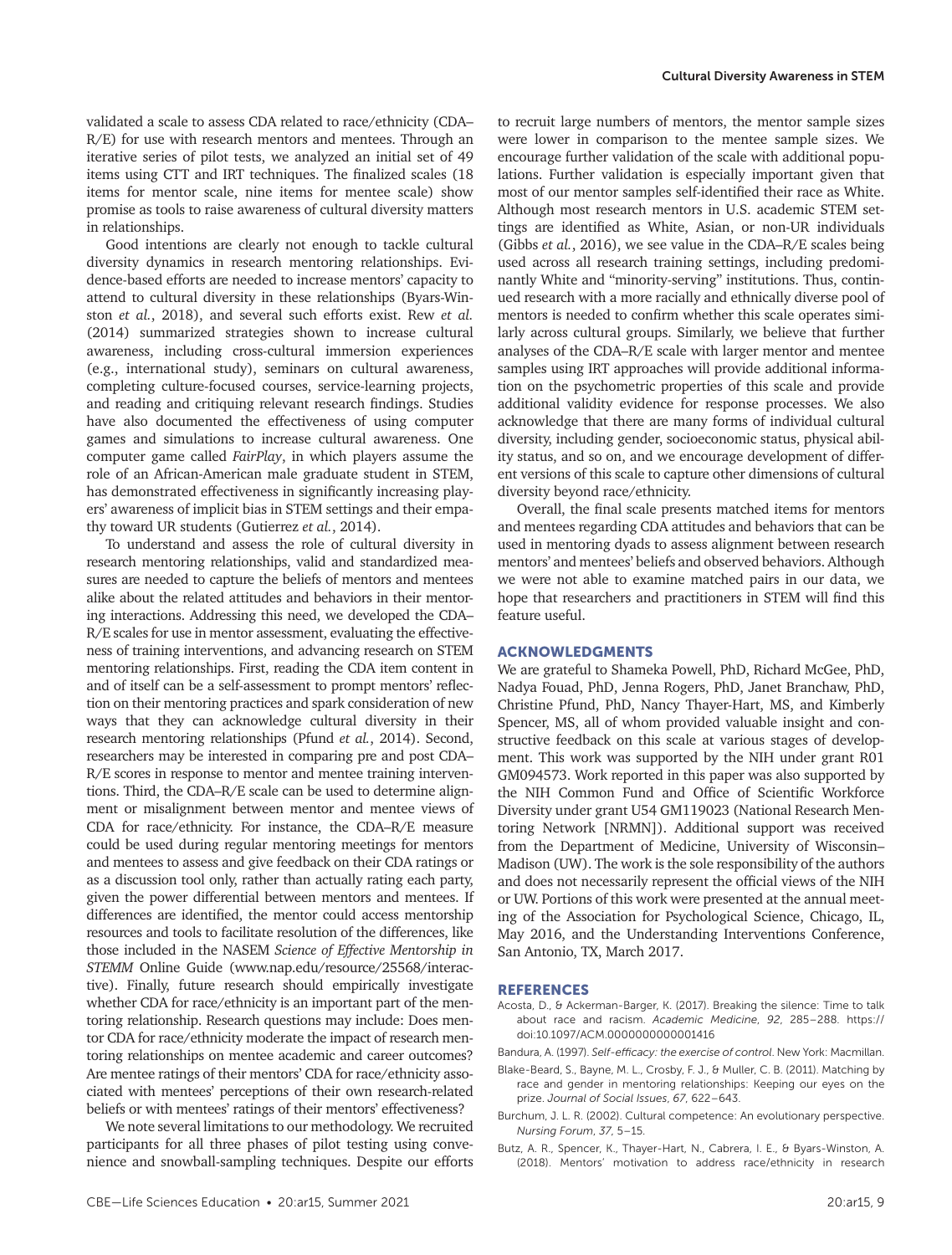mentoring relationships. *Journal of Diversity in Higher Education*, *12*(3), 242–254. doi: 10.1037/dhe0000096

- Byars-Winston, A., Branchaw, J., Pfund, C., Leverett, P., & Newton, J. (2015). Culturally diverse undergraduate researchers' academic outcomes and perceptions of their research mentoring relationships. *International Journal of Science Education*, *37*, 2533–2554.
- Byars-Winston, A., Leverett, P., Owen, A., Benbow, R., Pfund, C., Branchaw, J., & Thayer-Hart, N. (2019). Race and ethnicity in biology research mentoring relationships. *Journal of Diversity in Higher Education*, *13*(3), 240– 253.<https://doi.org/10.1037/dhe0000106>
- Byars-Winston, A.*,* Womack, V., Butz, A. R., McGee, R., Quinn, S. C., Utzerath, E., ... & Thomas, S. B. (2018). Pilot study of an intervention to increase cultural awareness in research mentoring: Implications for diversifying the scientific workforce. *Journal of Clinical and Translational Science*, *2*, 86–94.
- Cattell, R. B. (1966). The scree test for the number of factors. *Multivariate Behavioral Research*, *1*, 245–276.
- Colón Ramos, D., & Quiñones-Hinojosa, A. (2016). *Racism in the Research Lab. New York Times*. Retrieved January 30, 2017, from [http://kristof](http://kristof.blogs.nytimes.com/2016/08/04/racism-in-the-research-lab/) [.blogs.nytimes.com/2016/08/04/racism-in-the-research-lab/](http://kristof.blogs.nytimes.com/2016/08/04/racism-in-the-research-lab/)
- Costello, A. B., & Osborne, J. W. (2005). Best practices in exploratory factor analysis: Four recommendations for getting the most from your analysis. *Practical Assessment, Research & Evaluation*, *10*, 1–9.
- deAyala, R. J. (2009). *The theory and practice of item response theory*. New York: Guilford.
- Dee, J. R., & Henkin, A. B. (2002). Assessing dispositions toward cultural diversity among preservice teachers. *Urban Education*, *37*, 22–40.
- Eberly, J. L., Rand, M. K., & Connor, T. O. (2007). Analyzing teachers' dispositions towards diversity: Using adult development theory. *Multicultural Education*, *14*, 31–37.
- Estrada, M., Burnett, M., Campbell, A. G., Campbell, P. B., Denetclaw, W. F., Gutierrez, C. G., ... & Zavala, M. E. (2016). Improving underrepresented minority student persistence in STEM. *CBE—Life Sciences Education*, *15*(3), es5.<https://doi.org/10.1187/cbe.16-01-0038>
- Field, A. (2009). *Discovering statistics using SPSS* (3rd ed.). Thousand Oaks, CA: Sage.
- Fouad, N. A., Grus, C. L., Hatcher, R. L., Kaslow, N. J., Hutchings, P. S., Madson, M. B., … & Crossman, R. E. (2009). Competency benchmarks: A model for understanding and measuring competence in professional psychology across training levels. *Training and Education in Professional Psychology*, *3*, S5–S26.
- Gay, G. (2002). Preparing for culturally responsive teaching. *Journal of Teacher Education*, *53*, 106–116.
- Gibbs, K. D., Basson, J., Xierali, I. M., & Broniatowski, D. A. (2016). Decoupling of the minority PhD talent pool and assistant professor hiring in medical school basic science departments in the US. *eLife*, *5*. doi: 10.7554/ eLife.21393
- Gutierrez, B., Kaatz, A., Chu, S., Ramirez, D., Samson-Samuel, C., & Carnes, M. (2014). "FairPlay": A videogame designed to address implicit bias through active perspective taking. *Games for Health Journal*, *3*. doi.org/10.1089/ g4h.2013.0071
- Haeger, H., & Fresquez, C. (2016). Mentoring for inclusion: The impact of mentoring on undergraduate researchers in the sciences. *CBE—Life Sciences Education*, *15*(3), ar36. doi: 10.1187/cbe.16-01-0016
- Holoien, D. S., & Shelton, J. N. (2012). You deplete me: The cognitive costs of colorblindness on ethnic minorities. *Journal of Experimental Social Psychology*, *48*, 562–555. https://doi.org/10.1016/j.jesp.2011.09.010
- Hu, L., & Bentler, P. (1999). Cutoff criteria for fit indexes in covariance structure analysis: Conventional criteria versus new alternatives. *Structural Equation Modeling: A Multidisciplinary Journal*, *6*, 1–55.
- Hurtado, S., Cabrera, N. L., Lin, M. H., Arellano, L., & Espinosa, L. L. (2009). Diversifying science: Underrepresented student experiences in structured research programs. *Research in Higher Education*, *50*, 189–214.
- Johnson, A. (2007). Unintended consequences: How science professors discourage women of color. *Science Education*, *91*, 805–821.
- Kim, B. S. K., Cartwright, B. Y., Asay, P. A., & D'Andrea, M. J. (2003). A revision of the Multicultural Awareness, Knowledge, and Skills Survey—Counselor edition. *Measurement and Evaluation in Counseling and Development*, *36*, 161–180.
- Kline, R. B. (2015). *Principles and practice of structural equation modeling* (4th ed.). New York: Guilford.
- Knetka, E., Runyon, C., & Eddy, S. (2019). One size doesn't fit all: Using factor analysis to gather validity evidence when using surveys in your research. *CBE—Life Sciences Education*, *18*, 1–17.
- Larke, P. J. (1990). Cultural diversity awareness inventory: Assessing the sensitivity of preservice teachers. *Action in Teacher Education*, *12*, 23–30.
- Leary, M. R. (1983). A brief version of the Fear of Negative Evaluation scale. *Personality and Social Psychology Bulletin*, *9*, 371–375.
- Moshagen, M., & Musch, J. (2014). Sample size requirements of the robust weighted least squares estimator. *Methodology: European Journal of Research Methods for the Behavioral and Social Sciences*, *10*, 60–70. doi: 10.1027/1614-2241/a000068
- Muthén, L. K., & Muthén, B. O. (2017). *Mplus user's guide* (8th ed.). Los Angeles, CA: Muthén & Muthén.
- National Academies of Sciences, Engineering, and Medicine. (2019). *The science of effective mentorship in STEMM*. Washington, DC: National Academies Press. <https://doi.org/10.17226/25568>
- National Center for Cultural Competence. (n.d.). *Cultural awareness*. Retrieved October 18, 2018, from [https://nccc.georgetown.edu/curricula/](https://nccc.georgetown.edu/curricula/awareness/index.html) [awareness/index.html](https://nccc.georgetown.edu/curricula/awareness/index.html)
- National Research Council. (2011). *Expanding underrepresented minority participation: America's science and technology talent at the crossroads*. Washington, DC: National Academies Press.
- Ong, M., Wright, C., Espinosa, L. L., & Orfield, G. (2011). Inside the double bind: A synthesis of empirical research on undergraduate and graduate women of color in science, technology, engineering, and mathematics. *Harvard Educational Review*, *81*, 172–209.
- Pedersen, P. (1988). *A handbook for developing multicultural awareness*. Alexandria, VA: American Association for Counseling and Development.
- Pfund, C., House, S. C., Asquith, P., Fleming, M. F., Burh, K. A., Burnham, E. L., ... & Sorkness, C. A. (2014). Training mentors of clinical and translational research scholars: A randomized controlled trial. *Academic Medicine*, *89*, 774–782.
- Plant, E. A., & Devine, P. G. (1998). Internal and external motivation to respond without prejudice. *Journal of Personality and Social Psychology*, *75*, 811–832.
- Pohan, C., & Aguilar, T. (2001). Measuring educators' beliefs about diversity in personal and professional contexts. *American Educational Research Journal*, *38*, 159–182.
- Prieto, L. R. (2012). Initial factor analysis and cross-validation of the Multicultural Teaching Competencies Inventory. *Journal of Diversity in Higher Education*, *5*, 50–62.
- Prunuske, A. J., Wilson, J., Walls, M., & Clarke, B. (2013). Experiences of mentors training underrepresented undergraduates in the research laboratory. *CBE—Life Sciences Education*, *12*, 403–409.
- Puritty, C., Strickland, L. R., Alia, E., Blonder, B., Klein, E., Kohl, M. T., ... & Gerber, L. R. (2017). Without inclusion, diversity initiatives may not be enough. *Science*, *357*, 1101–1102.
- Rew, L., Becker, H., Chontichachalalauk, J., & Lee, H. (2014). Cultural diversity among nursing students: Reanalysis of the Cultural Awareness Scale. *Journal of Nursing Education*, *53*, 71–76.
- Rew, L., Becker, H., Cookston, J., Khosropour, S., & Martinez, S. (2003). Measuring cultural awareness in nursing students. *Journal of Nursing Education*, *42*, 249–258.
- Samejima, F. (1969). Estimation of latent ability using a response pattern of graded scores. *Psychometrika*, *34*, 1–97.
- Scientific Software International. (2011). *IRTPRO for Windows*. Skokie, IL. <https://ssicentral.com/>
- Smith, L. S. (2013). Reaching for cultural competence. *Nursing*, *43*, 30–37.
- Suarez-Balcazar, Y., Taylor-Ritzler, T., & Garcia-Ramirez, M. (2011). Development and validation of the cultural competence assessment instrument: A factorial analysis. *Journal of Rehabilitation*, *77*, 4–13.
- Toland, M. D. (2014). Practical guide to conducting an Item Response Theory Analysis. *Journal of Early Adolescence*, *34*, 120–151.
- Valantine, H. A., & Collins, F. S. (2015). National Institutes of Health addresses the science of diversity. *Proceedings of the National Academy of Sciences USA*, *112*, 12240–12242.